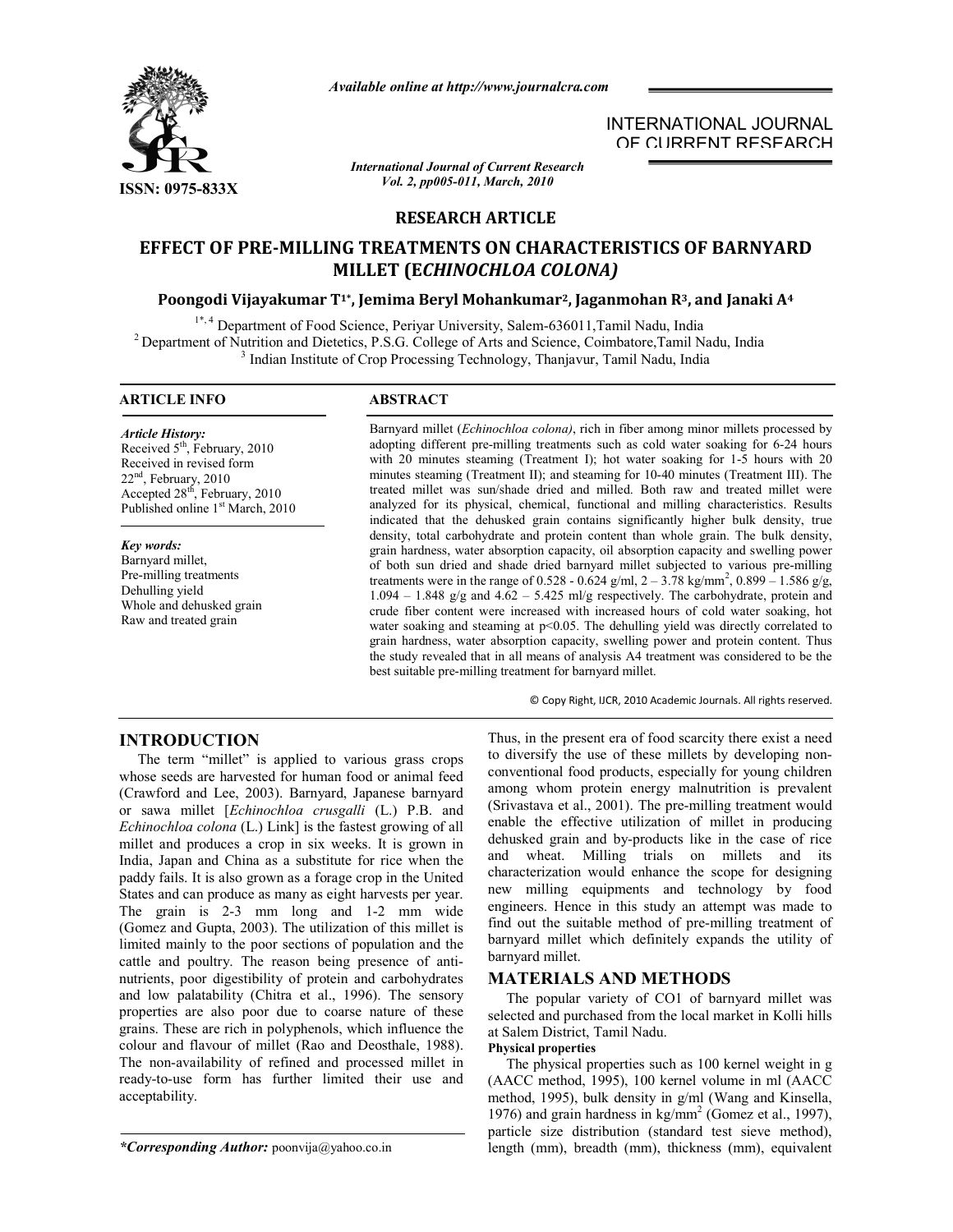diameter (mm), sphericity (Mohesenin 1970), true density  $(g/ml)$  (ASAE, 2001), bulk density  $(g/ml)$  (method of Wang and Kinsella, 1976), porosity (formula of Thompson and Issac, 1967), 100 grain weight and volume (AACC method, 1995) of the selected raw and treated millet were determined.

#### **Functional properties**

 The flour obtained from raw and treated barnyard millet was sieved through 40 mesh sieve and analysed for its functional properties such as Water Absorption Capacity in g/g (WAC) (method of Janicki and Welczak, 1960), Oil Absorption Capacity in g/g (OAC) (method of Sosulki et al., 1976) and Swelling Power in ml/g (SP) (method of Leach, 1959).

## **Nutritional properties**

 The nutritional properties such as carbohydrate (Anthrone method), protein (Lowry's method) and fiber (Acid-Alkali digestion method), moisture (g%), total carbohydrate (g%), protein  $(N \times 5.83)$  (g%), fat (g%), crude fiber ( $g\%$ ) and ash ( $g\%$ ) of whole grains and dehulled grains, prior to processing by the method of Ranganna (2004) and Sadasivam and Manickam (2005). The selected barnyard millet was pre-treated as soaking in cold water for 6 (A1), 12 (A2), 18 (A3) and 24 (A4) hours and then steamed for 20 minutes (Treatment I); soaking in hot water at  $70^{\circ}$ C for 1 (A5), 2 (A6), 3 (A7), 4 (A8) and 5 (A9) hours and then steamed for 20 minutes (Treatment II); steaming for 10 (A10), 20 (A11), 30 (A12) and 40 (A13) minutes (Treatment III). The following characteristics were determined for raw and pre-treated barnyard millet and its flour to study the effect of premilling treatments.

#### **Milling characteristics of barnyard millet**

 Milling of treated, dried millet was done in a rice polisher (Satake Emry Polisher) equipped with Emry roller to remove the outer bran layers. The milled flour of millet was obtained by grinding them in a Pullizer miller and subsequently sieving through 40 mesh sieve. The yield of milling fractions of millets such as bran, husk and dehulled grain were measured using an electronic weighing balance of 0.001g accuracy.

#### **Statistical analysis**

The one way analysis of variance with critical difference (CD) was used to compare and separate the means. The bivariate correlation matrix (Rank Pearson coefficient of correlation) was used to determine the correlation coefficients of individual grain parameters with dehulling yield.

## **RESULTS**

#### **Characteristics of barnyard millet grain**

 The particle size distribution of whole millet grain (Fig. 1) indicated that 70.41% had size below 1.4 mm and above (12 mesh in BSS unit). After dehusking, 66% of grain had size in the range of  $12 - 14$  mesh i.e.  $1.18 - 1.4$ mm. The result on physical properties of barnyard millet in Table 1 revealed that the length  $(p<0.01)$ , 100 grain mass ( $p<0.05$ ) and 100 grain volume ( $p<0.05$ ) were reduced significantly; the true density and bulk density were increased significantly  $(p<0.05)$  on dehusking. The total carbohydrate and protein content of dehusked grain was significantly ( $p$ <0.05) greater than whole grain. The

present values of proximate composition of barnyard millet (Table 2).

**FIG. 1. Particle size distribution of whole and dehusked grain of Barnyard Millet** 



**Table 1. Physical properties of whole and Dehusked Grain**

| <b>Physical</b><br>properties | Whole<br>grain   | <b>Dehusked</b><br>grain       |
|-------------------------------|------------------|--------------------------------|
| Length, mm                    | $2.18 \pm 0.08$  | $1.94 \pm 0.05*$               |
| Breadth, mm                   | $1.76 \pm 0.16$  | $1.64 \pm 0.19$ <sup>NS</sup>  |
| Thickness.<br>mm              | $1.12 \pm 0.13$  | $1.04 \pm 0.05^{NS}$           |
| Equivalent<br>diameter, mm    | $1.62 \pm 0.11$  | $1.48 \pm 0.08^{NS}$           |
| Sphericity                    | $0.74 \pm 0.03$  | $0.77 \pm 0.03^{NS}$           |
| True density,<br>g/ml         | $1.19 \pm 0.02$  | $1.56 \pm 0.03*$               |
| <b>Bulk</b> density<br>g/ml   | $0.625 \pm 0.07$ | $0.777 \pm 0.08$ **            |
| Porosity (%)                  | 47.38±6.51       | $50.82 \pm 4.73$ <sup>NS</sup> |
| 100 grain<br>mass, g          | $0.27 \pm 0.01$  | $0.25 \pm 0.01**$              |
| $100$ grain<br>volume, ml     | $0.44 \pm 0.05$  | $0.32 \pm 0.04**$              |

*Values in table (S.No.1-5) are the average of ten determinants and S.No.6-10 are the average of two determinants; \* Significant at p<0.01, NS – Not Significant,* 

*\*\*- Significant at p<0.05*

#### **Effect of pre-milling treatments on physical properties of barnyard millet**

 The changes in physical properties on pre-milling treatments of whole barnyard millet grain were studied and presented in tables 3 and 4. The changes observed in 100 kernel weight and bulk density after treatment and after drying in 100 kernel weight was found to be significant at  $1\%$  level since  $p<0.01$ . The variation in 100 kernel weight and bulk density of the grain subjected to different treatments was also significant at p<0.05. The 100 kernel volume of the raw barnyard millet was found to be  $0.4\pm0.02$  ml which was increased to  $0.5\pm0.03$  ml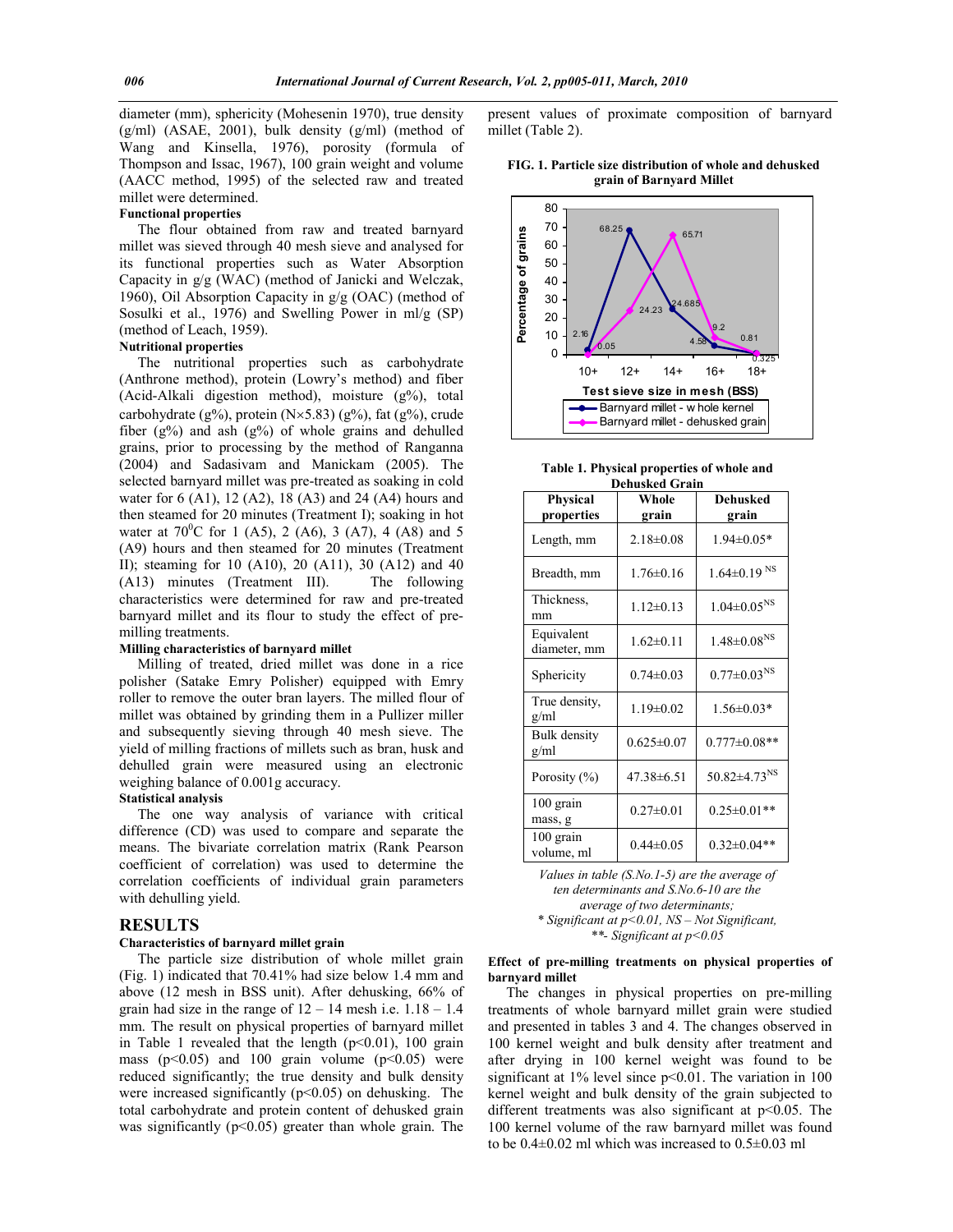| <b>Nutrients</b><br>$(2\%)$ | Whole<br>grain  | Dehusked<br>grain    |  |
|-----------------------------|-----------------|----------------------|--|
| Moisture                    | $9.85 \pm 0.04$ | $11.05 \pm 0.2^{NS}$ |  |
| Total<br>carbohydrate       | $53.65 \pm 1.5$ | 67.95±0.5**          |  |
| Protein                     | $4.4 \pm 0.14$  | $12.1 \pm 1.0*$      |  |
| Fat                         | $4.0\pm0.6$     | $2.7 \pm 0.3^{NS}$   |  |
| Crude fiber                 | $9.3 \pm 0.4$   | $4.8 \pm 0.14^{NS}$  |  |
| Ash                         | $5.6 \pm 0.14$  | $3.5 \pm 0.14^{NS}$  |  |

**Table 2. Nutritional composition of whole and Dehusked Grain of Barnyard Millet**

after treatment and to the volume of 0.4±0.04 ml after drying (i.e. both sun dried and shade dried). The grain hardness (Table 4) of the treated sample was increased with increase in hours of soaking and steaming. The mean grain hardness of the treated sample of both sun dried and shade dried  $(1.217 \pm 0.51$  and  $1.375 \pm 0.46$  kg/mm<sup>2</sup>

*Values are the average of two determinants.*

#### **Effect of pre-milling treatments on functional properties of barnyard millet**

 The maximum WAC was observed in shade dried barnyard millet (1.791 g/g) subjected to A4 treatment. The WAC of barnyard millet subjected to A4 treatment in group I, A9 treatment in group II and A13 treatment in group III was higher than WAC of raw grain flour (1.504  $g/g$ ) in both sun and shade drying. The maximum OAC was observed in shade dried barnyard millet (0.909 g/g) subjected to A9 treatment. The maximum OAC in each treatment group was significantly ( $p$  < 0.05) lower or equal to the oil absorption capacity of raw grain flour (0.908 g/g). The swelling power was highest for shade dried barnyard millet subjected to A4 treatment. The maximum swelling power in each treatment group was significantly  $(p < 0.05)$  higher than swelling power of raw grain flour (4.885 ml/g). According to Critical Difference values, the WAC, OAC and SP of barnyard millet were increased significantly  $(p<0.01)$  with increased hours of soaking and steaming. There was no significant ( $p > 0.05$ ) difference in swelling power between sun dried and shade dried sample. **Effect of pre-milling treatments on nutritional composition of barnyard millet**

 The proximate composition of flour fractions of whole raw and treated millet sieved through 40 mesh (BSS) are presented in Table 6. The treated barnyard millet flour contains carbohydrate in the range of 52-64g%. When compared to raw  $(65.1 \text{ g\%})$ , the carbohydrate content of treated grain flour was not significantly ( $p > 0.05$ ) reduced

|  |  | Table 3. 100 kernel weight of raw and treated Barnyard Millet |  |
|--|--|---------------------------------------------------------------|--|
|  |  |                                                               |  |

| Method of           |            | Sun drying |            | Shade drying |            |            |  |  |  |
|---------------------|------------|------------|------------|--------------|------------|------------|--|--|--|
| processing in       | Raw        | After      | After      | Raw          | After      | After      |  |  |  |
| hours/minutes       | grain      | treatment  | drying     | grain        | treatment  | drying     |  |  |  |
| Treatment I         |            |            |            |              |            |            |  |  |  |
| A <sub>1</sub>      | 0.264      | 0.28       | 0.257      | 0.262        | 0.271      | 0.253      |  |  |  |
| A2                  | 0.256      | 0.268      | 0.253      | 0.265        | 0.275      | 0.26       |  |  |  |
| A <sub>3</sub>      | 0.269      | 0.279      | 0.261      | 0.243        | 0.265      | 0.237      |  |  |  |
| A4                  | 0.256      | 0.269      | 0.250      | 0.268        | 0.279      | 0.259      |  |  |  |
| <b>Treatment II</b> |            |            |            |              |            |            |  |  |  |
| A <sub>5</sub>      | 0.252      | 0.271      | 0.248      | 0.226        | 0.240      | 0.215      |  |  |  |
| A6                  | 0.259      | 0.269      | 0.254      | 0.266        | 0.277      | 0.26       |  |  |  |
| A7                  | 0.251      | 0.261      | 0.242      | 0.288        | 0.299      | 0.28       |  |  |  |
| A8                  | 0.279      | 0.289      | 0.276      | 0.300        | 0.313      | 0.294      |  |  |  |
| A9                  | 0.280      | 0.288      | 0.273      | 0.232        | 0.241      | 0.228      |  |  |  |
| Treatment III       |            |            |            |              |            |            |  |  |  |
| A10                 | 0.259      | 0.270      | 0.254      | 0.247        | 0.257      | 0.238      |  |  |  |
| A11                 | 0.298      | 0.307      | 0.296      | 0.234        | 0.241      | 0.227      |  |  |  |
| A12                 | 0.275      | 0.292      | 0.27       | 0.265        | 0.274      | 0.259      |  |  |  |
| A13                 | 0.263      | 0.273      | 0.257      | 0.249        | 0.261      | 0.24       |  |  |  |
|                     | $0.040*$   | $0.034*$   | $0.047*$   | $0.033*$     | $0.033*$   | $0.037*$   |  |  |  |
|                     | $0.029**$  | $0.025**$  | $0.033**$  | $0.024**$    | $0.024**$  | $0.027**$  |  |  |  |
| CD                  | $0.021***$ | $0.018***$ | $0.021***$ | $0.017***$   | $0.017***$ | $0.019***$ |  |  |  |
|                     |            | $0.018*$   |            |              | $0.028*$   |            |  |  |  |
|                     |            | $0.014**$  |            |              | $0.022**$  |            |  |  |  |
| CD                  |            | $0.010***$ |            |              | $0.017***$ |            |  |  |  |

*Values in table are the average of two determinants;CD – Critical Difference; \* - significant at p<0.001, \*\*- significant at p<0.01, \*\*\* - significant at p<0.05.*

respectively) was greater than the grain hardness of raw sample  $(0.96 \text{ kg/mm}^2)$ . The grain hardness was increased significantly ( $p<0.05$ ) after treatments except in A1, A5, A6, A7, A10 and A11 treatments. The maximum grain hardness of barnyard millet was observed in sun dried barnyard millet subjected to A4 treatment  $(2.1 \text{ kg/mm}^2)$ .

except in A5 treatment. The treated barnyard millet flour contains protein in the range of 9.6-12.8 g%. The protein content of treated grain flour was significantly higher in A4 and A9 treatment at  $p<0.05$  than raw grain flour (10.1) g%). The crude fiber content of treated grain flour was in the range of 2.17-7.12 g%. The decrease in crude fiber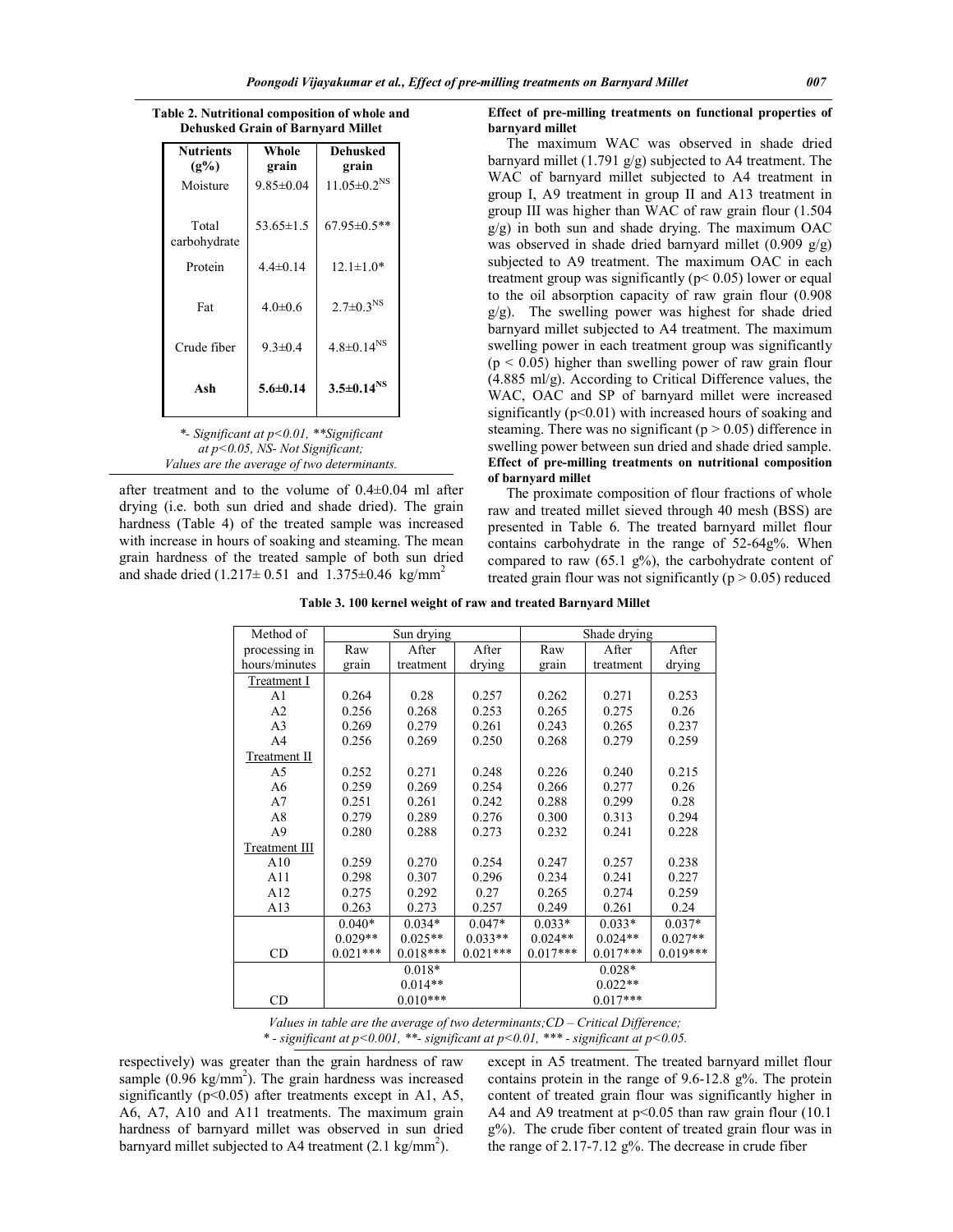|                         |              | <b>Grain hardness</b> |                 |              |                    |                       |                   |                        |
|-------------------------|--------------|-----------------------|-----------------|--------------|--------------------|-----------------------|-------------------|------------------------|
| Method of<br>processing |              | Sun drying            |                 |              | Shade drying       | (kg/mm <sup>2</sup> ) |                   |                        |
| in<br>hours/minut<br>es | Raw<br>grain | After<br>treatment    | After<br>drying | Raw<br>grain | After<br>treatment | After<br>drying       | Sun<br>drying     | <b>Shade</b><br>drying |
| Treatment I             |              |                       |                 |              |                    |                       |                   |                        |
| A <sub>1</sub>          |              |                       |                 |              |                    |                       |                   |                        |
| A <sub>2</sub>          | 0.660        | 0.56                  | 0.643           | 0.655        | 0.541              | 0.633                 | 0.8 <sup>d</sup>  | $0.86^d$               |
| A3                      | 0.640        | 0.536                 | 0.631           | 0.663        | 0.550              | 0.650                 | $1.42^{\circ}$    | $1.24^c$               |
| A <sub>4</sub>          | 0.673        | 0.558                 | 0.653           | 0.608        | 0.530              | 0.593                 | 1.8 <sup>b</sup>  | 1.59 <sup>c</sup>      |
| Treatment               | 0.640        | 0.537                 | 0.625           | 0.670        | 0.558              | 0.648                 | 2.09 <sup>c</sup> | 2.04 <sup>c</sup>      |
| Ш<br>A <sub>5</sub>     | 0.630        | 0.542                 | 0.620           | 0.565        | 0.479              | 0.538                 | $0.65^{\rm b}$    | $0.56^{\rm c}$         |
| A <sub>6</sub>          | 0.648        | 0.538                 | 0.635           | 0.665        | 0.553              | 0.650                 | $0.72^{\circ}$    | 1.3 <sup>d</sup>       |
| A7                      | 0.628        | 0.521                 | 0.605           | 0.720        | 0.598              | 0.700                 | $0.8^{\circ}$     | $1.36^{d}$             |
| A8                      | 0.698        | 0.578                 | 0.689           | 0.750        | 0.626              | 0.735                 | 1.03 <sup>d</sup> | $1.44^{b}$             |
| A <sub>9</sub>          | 0.700        | 0.576                 | 0.683           | 0.580        | 0.482              | 0.570                 | $1.48^\circ$      | $1.92^{b}$             |
| Treatment               |              |                       |                 |              |                    |                       |                   |                        |
| Ш                       | 0.648        | 0.539                 | 0.635           | 0.618        | 0.514              | 0.595                 | 0.79 <sup>c</sup> | $0.8^{\circ}$          |
| A10                     | 0.745        | 0.614                 | 0.740           | 0.585        | 0.482              | 0.566                 | $0.92^d$          | 1.24 <sup>c</sup>      |
| A11                     | 0.688        | 0.583                 | 0.675           | 0.663        | 0.548              | 0.648                 | 1.28 <sup>c</sup> | 1.6 <sup>c</sup>       |
| A12                     | 0.658        | 0.545                 | 0.643           | 0.623        | 0.522              | 0.600                 | $2.04^{\circ}$    | $1.72^b$               |
| A13                     |              |                       |                 |              |                    |                       |                   |                        |
|                         | $0.100*$     | $0.069*$              | $0.112*$        | $0.084*$     | $0.067*$           | $0.094*$              | $0.219*$          | $0.158*$               |
|                         | $0.071**$    | $0.049**$             | $0.083**$       | $0.060**$    | $0.047**$          | $0.067**$             | $0.156**$         | $0.112**$              |
| CD                      | $0.051***$   | $0.035***$            | $0.060***$      | $0.043***$   | $0.034***$         | $0.048***$            | $0.112***$        | $0.081***$             |
|                         |              | $0.042*$              |                 |              | $0.066*$           |                       | $0.715*$          |                        |
|                         |              | $0.033**$             |                 |              | $0.052**$          |                       | $0.534**$         |                        |
| CD                      |              | $0.025***$            |                 |              | $0.039***$         |                       | $0.394***$        |                        |

|  |  |  |  | Table 4. Bulk density and grain hardness of raw and treated Barnyard Millet |  |
|--|--|--|--|-----------------------------------------------------------------------------|--|
|  |  |  |  |                                                                             |  |

*Values in table are the average of two determinants; CD – Critical Difference;*

*\* - significant at p<0.001, \*\* - significant at p<0.01, \*\*\* - significant at p<0.05; a, b, c and d indicates the significance in comparison with raw grain hardness at p<0.001, p<0.01, p<0.05 and not significant respectively; Bolded value indicates the maximum value.*

content was significant in all variations of treatment group II and III. According to critical difference analysis, the carbohydrate, protein and crude fiber content were increased with increased hours of cold water soaking, hot water soaking and steaming at  $p<0.05$ . There was no significant difference in nutritional composition between sun dried and shade dried samples.

#### **Effect of pre-milling treatments on milling characteristics of barnyard millet**

 Data regarding the milling yield in Table 7 revealed that the dehulling yield of treated grain ranged from 63.55% to 69.52% for sun dried and from 60.99% to 71.18% for shade dried sample. The dehulling yield of untreated grain was 65.4% and there was no significant difference in dehulling yield of raw and treated grain sample. Results also confirmed that the dehulling yield increased significantly with increase in hours of soaking and steaming at p<0.05 as per critical difference analysis. The data regarding the flour yield from dehulled grain revealed that it was in the range of 99.8-100 %.

### **Correlation between characteristics of treated barnyard millet**

The 100 kernel weight was directly correlated with bulk

density at p<0.01. Grain hardness was directly correlated with water absorption capacity, oil absorption capacity, swelling power, protein content, fat content and dehusked grain yield. A significant ( $p < 0.01$ ) inverse correlation was obtained between grain hardness and bran yield; swelling power and bran yield; protein content and bran yield; husk yield and bran yield as well between bran yield and dehusked grain yield.

#### **DISCUSSION**

 The particle size distribution of whole millet grain similar findings was observed by Singh et al (2005) that in general whole barnyard millet flour was characterized by low values of bulk density than the endosperm. This fact was also supported by Premavalli et al (2005). The findings reported by Gopalan et al (2007). Kebakile et al (2007) reported that the meal protein content obtained with all the milling processes was higher than the whole grain protein content, because the grain pericarp, which is relatively poor in protein, was removed. The changes in physical properties on pre-milling treatments of whole barnyard millet grain were studied and presented in tables 3 and 4. Mepba et al (2007) reported that the low bulk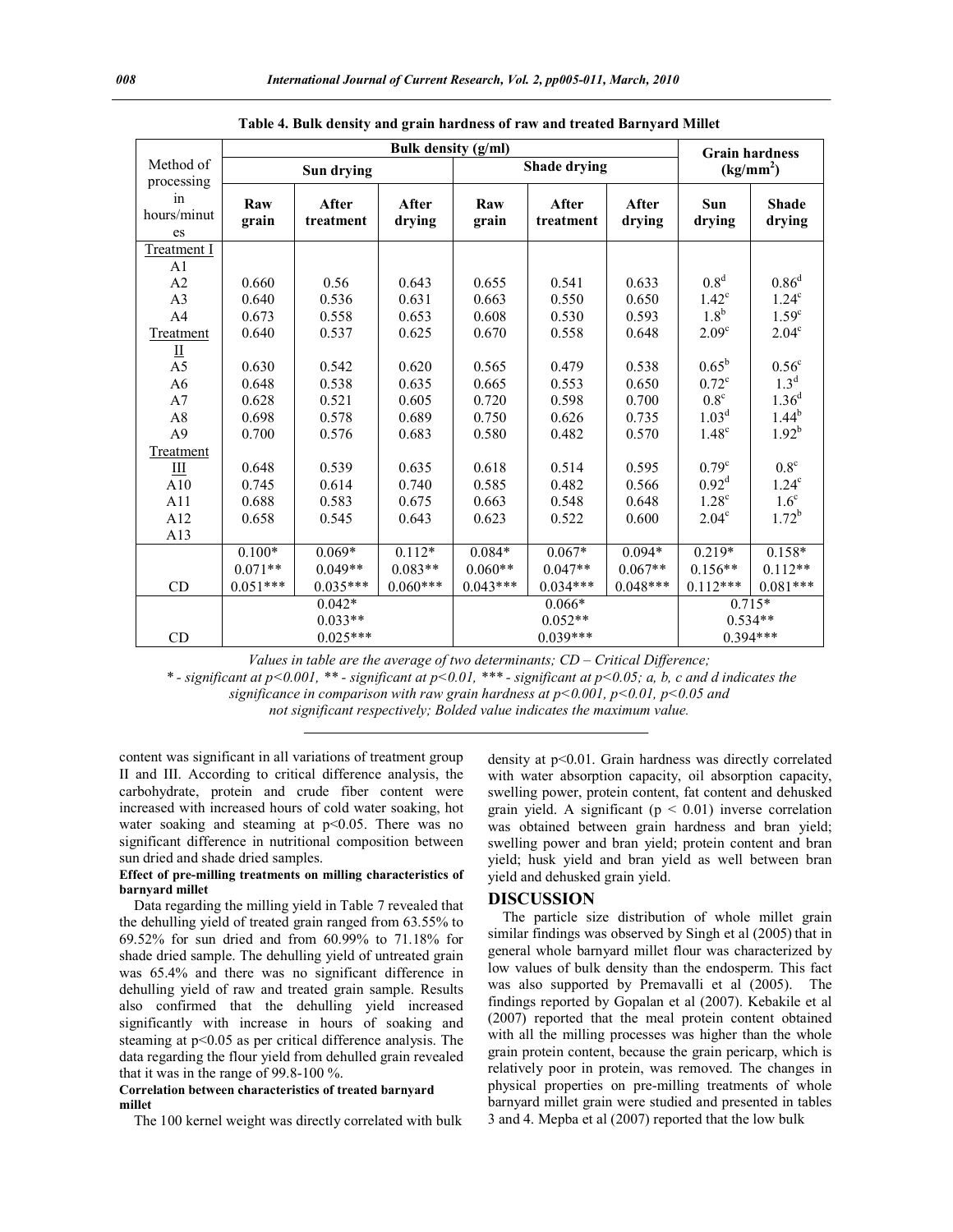| <b>Method of</b><br>processing | Water absorption<br>capacity $(g/g)$ |                      |                      | Oil absorption<br>capacity $(g/g)$ | <b>Swelling power</b><br>(ml/g) |                      |
|--------------------------------|--------------------------------------|----------------------|----------------------|------------------------------------|---------------------------------|----------------------|
| in                             | Sun                                  | Shade                | Sun                  | Shade                              | Sun                             | Shade                |
| hours/minutes                  | drying                               | drying               | drying               | drying                             | drying                          | drying               |
| Treatment I                    |                                      |                      |                      |                                    |                                 |                      |
| A <sub>1</sub>                 | 1.327c                               | $1.465$ <sup>d</sup> | 0.725c               | 0.769 <sup>b</sup>                 | 5.086c                          | 5.127 <sup>b</sup>   |
| A <sub>2</sub>                 | 1.582 <sup>c</sup>                   | $1.632$ <sup>c</sup> | 0.769 <sup>b</sup>   | $0.785^{\circ}$                    | $5.115^{b}$                     | 5.145 $^{\rm b}$     |
| A <sub>3</sub>                 | 1.642 <sup>b</sup>                   | 1.723 <sup>b</sup>   | 0.792 <sup>b</sup>   | 0.788c                             | 5.125 <sup>b</sup>              | 5.295 <sup>b</sup>   |
| A <sub>4</sub>                 | 1.733                                | 1.791 <sup>b</sup>   | $0.835^{\circ}$      | 0.817 <sup>c</sup>                 | $5.32^{\circ}$                  | $5.425^{b}$          |
| Treatment II                   |                                      |                      |                      |                                    |                                 |                      |
| A5                             | 1.408 <sup>b</sup>                   | 1.437 <sup>c</sup>   | $0.767^{\rm b}$      | $0.815$ <sup>c</sup>               | 4.922 $^{\circ}$                | $5.015^{\circ}$      |
| A6                             | $1.441$ <sup>d</sup>                 | 1.456 <sup>c</sup>   | $0.792^b$            | $0.853$ $\degree$                  | $5.075$ °                       | $5.024$ <sup>c</sup> |
| A7                             | 1.482 <sup>d</sup>                   | 1.479 <sup>d</sup>   | $0.815^{\circ}$      | $0.876$ <sup>d</sup>               | 5.124 <sup>b</sup>              | 5.031 <sup>b</sup>   |
| A8                             | 1.502 <sup>d</sup>                   | 1.501 <sup>d</sup>   | $0.837$ <sup>c</sup> | $0.899$ <sup>d</sup>               | 5.14 <sup>c</sup>               | $5.076$ <sup>c</sup> |
| A <sup>9</sup>                 | 1.588 <sup>d</sup>                   | $1.573$ $\degree$    | $0.853^{\circ}$      | 0.909 <sup>d</sup>                 | 5.177 <sup>b</sup>              | $5.13^{\circ}$       |
| Treatment III                  |                                      |                      |                      |                                    |                                 |                      |
| A10                            | $1.575^{\circ}$                      | $1.443$ $\degree$    | $0.804$ <sup>c</sup> | $0.733^b$                          | 4.701 $^{\rm b}$                | $4.62^{\circ}$       |
| A11                            | 1.62 <sup>d</sup>                    | 1.483 <sup>d</sup>   | 0.824c               | $0.750^{\circ}$                    | 4.728 $^{\rm b}$                | $4.725$ °            |
| A12                            | 1.652 <sup>c</sup>                   | 1.533c               | 0.851 <sup>c</sup>   | 0.798 <sup>b</sup>                 | 4.95 <sup>d</sup>               | 4.83 $d$             |
| A13                            | 1.691 <sup>c</sup>                   | 1.666c               | 0.863 <sup>d</sup>   | $0.823$ °                          | 5.239 <sup>b</sup>              | 5.008 <sup>b</sup>   |
| Raw                            |                                      | 1.504                |                      | 0.908                              |                                 | 4.885                |
|                                | $0.088*$                             | $0.022*$             | $0.023*$             | $0.024*$                           | $0.062*$                        | $0.065*$             |
|                                | $0.063**$                            | $0.016**$            | $0.016**$            | $0.017**$                          | $0.044**$                       | $0.047**$            |
| CD                             | $0.045***$                           | $0.011***$           | $0.012***$           | $0.012***$                         | $0.032***$                      | $0.033***$           |

 **Table 5. Functional properties of raw and treated whole Barnyard Millet flour**

*Values in table are the average of two determinants; CD – Critical Difference; \* - significant at p<0.001, \*\* - significant at p<0.01, \*\*\* - significant at p<0.05; a, b, c and d indicates the significance in comparison with raw grain hardness at p<0.001, p<0.01, p<0.05 and not significant respectively; Bolded value indicates the maximum value.*

|  |  |  | Table 6. Nutritional composition of raw and treated whole Barnyard Millet flour |
|--|--|--|---------------------------------------------------------------------------------|
|--|--|--|---------------------------------------------------------------------------------|

| <b>Method of</b> |                   |                   |                   |                   |                   |                   |
|------------------|-------------------|-------------------|-------------------|-------------------|-------------------|-------------------|
| processing in    |                   | Sun drying        |                   |                   | Shade drying      |                   |
| hours/minutes    | Carbohydrate      | Protein           | Fiber             | Carbohydrate      | Protein           | Fiber             |
| Treatment I      |                   |                   |                   |                   |                   |                   |
| A1               | 60 <sup>d</sup>   | 11 <sup>d</sup>   | 5.61 <sup>d</sup> | 59.4 <sup>d</sup> | 113 <sup>d</sup>  | 6.51 <sup>d</sup> |
| A2               | 59.6 <sup>d</sup> | 11.7 <sup>d</sup> | 5.99 <sup>d</sup> | 59 <sup>d</sup>   | 11.7 <sup>d</sup> | 6.93 <sup>d</sup> |
| A <sub>3</sub>   | 62 <sup>d</sup>   | 12 <sup>d</sup>   | 6.10 <sup>d</sup> | 61 <sup>d</sup>   | 12.1 <sup>d</sup> | 7.03 <sup>d</sup> |
| A <sub>4</sub>   | 64 <sup>d</sup>   | 12.6 <sup>d</sup> | 6.32 <sup>d</sup> | 62 <sup>d</sup>   | 12.8 <sup>d</sup> | 7.12 <sup>d</sup> |
| Treatment II     |                   |                   |                   |                   |                   |                   |
| A5               | 56 <sup>d</sup>   | 10.6 <sup>d</sup> | 2.76 <sup>c</sup> | $52^{\circ}$      | 10.5 <sup>d</sup> | 2.86 <sup>c</sup> |
| A6               | 57.4 <sup>d</sup> | 10.9 <sup>d</sup> | $2.95^{\circ}$    | 55 <sup>d</sup>   | 10.8 <sup>d</sup> | 2.97 <sup>c</sup> |
| A7               | 57 <sup>d</sup>   | 11.3 <sup>d</sup> | 3.02 <sup>b</sup> | 55.5 $d$          | 11 <sup>d</sup>   | 3.03 <sup>b</sup> |
| A8               | 58 <sup>d</sup>   | 11.9 <sup>d</sup> | 3.10 <sup>c</sup> | 57 <sup>d</sup>   | $12.1^d$          | 3.09 <sup>b</sup> |
| A <sub>9</sub>   | 60 <sup>d</sup>   | 12.1 <sup>d</sup> | 3.17 <sup>c</sup> | 61 <sup>d</sup>   | 12.7 <sup>d</sup> | 3.15 <sup>c</sup> |
| Treatment III    |                   |                   |                   |                   |                   |                   |
| A10              | 64 <sup>d</sup>   | 9.6 <sup>d</sup>  | 2.53 <sup>b</sup> | 63 <sup>d</sup>   | 10 <sup>d</sup>   | 2.17 <sup>b</sup> |
| A11              | 62 <sup>d</sup>   | 10.3 <sup>d</sup> | 2.70 <sup>c</sup> | 61 <sup>d</sup>   | 10.6 <sup>d</sup> | 2.34 <sup>b</sup> |
| A12              | 60 <sup>d</sup>   | 10.8 <sup>d</sup> | 3.50 <sup>c</sup> | 59 <sup>d</sup>   | 10.9 <sup>d</sup> | 3.42°             |
| A13              | 63 <sup>d</sup>   | 11.2 <sup>d</sup> | 4.43 <sup>c</sup> | 60 <sup>d</sup>   | 11.1 <sup>d</sup> | 4.13 <sup>b</sup> |
| Raw              | 65.1              | 10.1              | 6.2               | 65.1              | 10.1              | 6.2               |
|                  | $6.29*$           | $1.56*$           | $0.79*$           | $5.54*$           | $1.4*$            | $0.92*$           |
|                  | 4.49**            | $1.11**$          | $0.56**$          | $3.95**$          | $1.05**$          | $0.65**$          |
| CD               | $3.22***$         | $0.80***$         | $0.41***$         | $2.84***$         | $0.8***$          | $0.47***$         |

*Values in table are the average of two determinants; CD – Critical Difference; \* - significant at p<0.001, \*\* - significant at p<0.01, \*\*\* - significant at p<0.05; a, b, c and d indicates the significance in comparison with raw grain hardness at p<0.001, p<0.01, p<0.05 and not significant respectively; Bolded value indicates the maximum value.*

density could be an advantage in the formulation of baby foods where high nutrient density to low bulk is desired. This is confirmed by the findings of Shobana and Malleshi (2007) who reported that equilibrating the millet to 33±2% moisture content and steaming the same for about 20 minutes at atmospheric pressure followed by drying to 12±2% moisture content enhanced the hardness of the millet kernel from  $1.1\pm0.2$  to  $7.1\pm0.5$  kg/cm<sup>2</sup> and enabled its decortication.

 Kebakile et al (2007) reported that grains with harder endosperms give higher flour yields than those with softer endosperms; the softer the grain, the more the meal was

millet kernel from  $1.1\pm0.2$  to  $7.1\pm0.5$  kg/cm<sup>2</sup> and enabled its decortication.

 Kebakile et al (2007) reported that grains with harder endosperms give higher flour yields than those with softer endosperms; the softer the grain, the more the meal was contaminated with bran; the harder the grain, the less germ was removed; grain hardness significantly correlated with the meal protein content and hard endosperm sorghum grains produce relatively coarser meals. Premavalli et al (2005) reported that the increased water absorption capacity and swelling power in ragi subjected to pre-treatments was due to the starch granules of pre-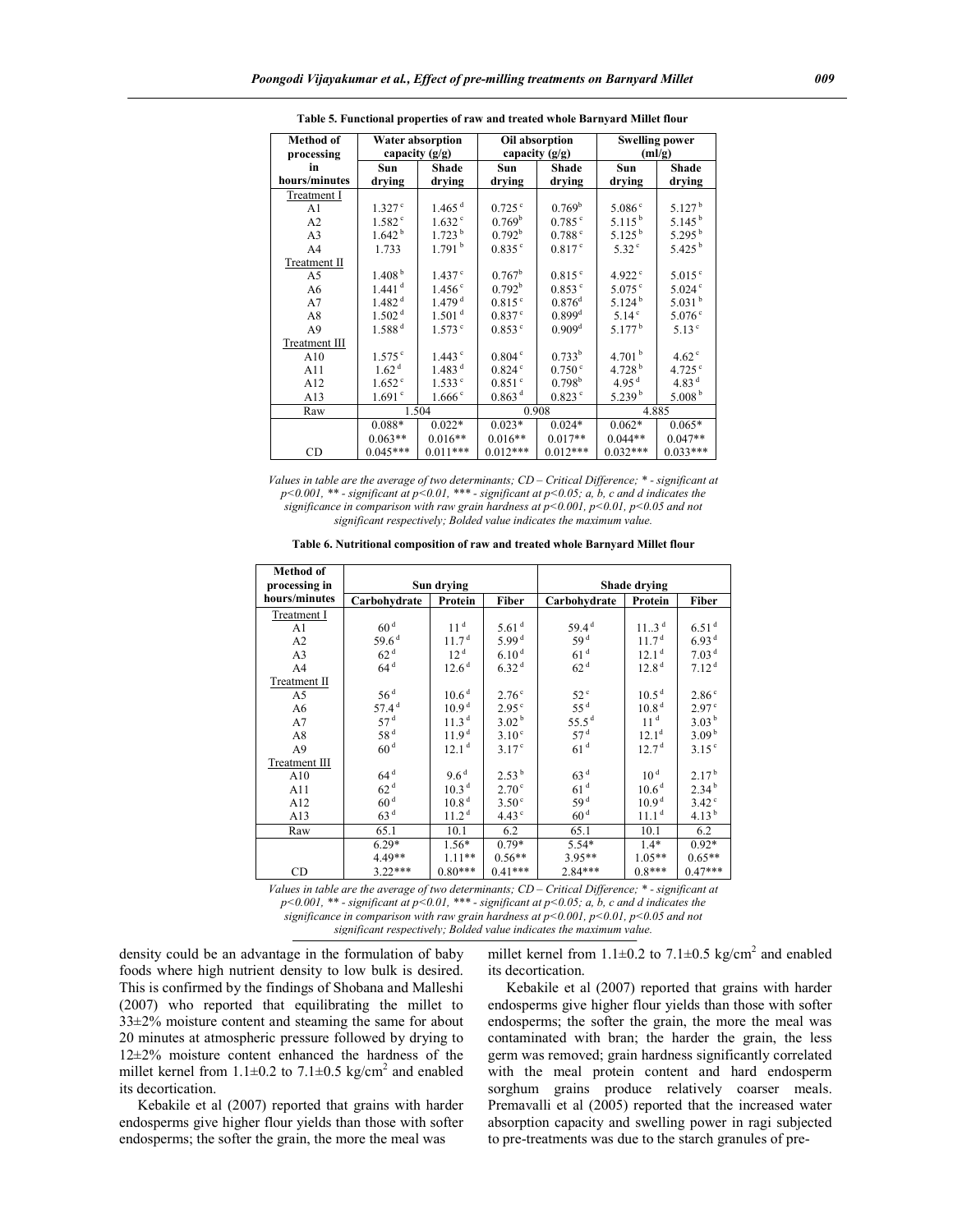| Method of                      | Sun drying<br>Shade drying |                    |                      |                    |                    |                      |
|--------------------------------|----------------------------|--------------------|----------------------|--------------------|--------------------|----------------------|
| processing in<br>hours/minutes | Husk                       | Bran               | Grain                | Husk               | Bran               | Grain                |
| Treatment I                    |                            |                    |                      |                    |                    |                      |
| A1                             | 13.49 <sup>d</sup>         | 22.7 <sup>d</sup>  | $63.74$ <sup>d</sup> | 16.73 <sup>d</sup> | 22.28 <sup>d</sup> | 60.99 <sup>d</sup>   |
| A <sub>2</sub>                 | 13.84 <sup>d</sup>         | 21.8 <sup>d</sup>  | 64.36 <sup>d</sup>   | 17.04 <sup>d</sup> | 19.37 <sup>d</sup> | 63.59 <sup>d</sup>   |
| A3                             | $9.6^\circ$                | $24.6^\circ$       | 65.8 <sup>d</sup>    | 13 <sup>c</sup>    | 17.01 <sup>d</sup> | 69.99 <sup>d</sup>   |
| A <sub>4</sub>                 | $13.10^{\circ}$            | 17.38 <sup>d</sup> | 69.52 <sup>d</sup>   | 12.08 <sup>c</sup> | 16.14 <sup>d</sup> | $71.18$ <sup>d</sup> |
| Treatment II                   |                            |                    |                      |                    |                    |                      |
| A5                             | 16.02 <sup>d</sup>         | 19.14 <sup>d</sup> | $64.84$ <sup>d</sup> | 15.04 <sup>d</sup> | 20.39 <sup>d</sup> | 64.57 <sup>d</sup>   |
| A6                             | 15.44 <sup>d</sup>         | 19.34 <sup>d</sup> | 65.22 <sup>d</sup>   | 16.05 <sup>d</sup> | 17.43 <sup>d</sup> | $66.52$ <sup>d</sup> |
| A7                             | 15.9 <sup>d</sup>          | 18.78 <sup>d</sup> | 65.32 <sup>d</sup>   | 14.8 <sup>d</sup>  | 18.54 <sup>d</sup> | $66.66$ <sup>d</sup> |
| A8                             | 15.72 <sup>d</sup>         | 18.02 <sup>d</sup> | $66.26$ <sup>d</sup> | 14.43 <sup>d</sup> | 18.05 <sup>d</sup> | $67.52$ <sup>d</sup> |
| A9                             | 16.37 <sup>d</sup>         | 15.97 <sup>d</sup> | $67.66$ <sup>d</sup> | 16.51 <sup>d</sup> | 13.57 <sup>d</sup> | 69.92 <sup>d</sup>   |
| Treatment III                  |                            |                    |                      |                    |                    |                      |
| A10                            | 11.20 <sup>c</sup>         | 25.25 <sup>d</sup> | $63.55$ <sup>d</sup> | 14.16 <sup>d</sup> | $24.76^{\circ}$    | 61.08 <sup>d</sup>   |
| A11                            | 10.52 <sup>c</sup>         | 24.16 <sup>d</sup> | 65.32 <sup>d</sup>   | 15.52 <sup>d</sup> | 22.91 <sup>d</sup> | 61.57 <sup>d</sup>   |
| A12                            | $9.7^\circ$                | 24.3 <sup>d</sup>  | 66 <sup>d</sup>      | 18.67 <sup>d</sup> | 16.98 <sup>d</sup> | $64.35$ <sup>d</sup> |
| A13                            | $11.67^{\circ}$            | 20.1 <sup>d</sup>  | 68.23 <sup>d</sup>   | 13.42 <sup>d</sup> | 21.63 <sup>d</sup> | 64.95 <sup>d</sup>   |
| Raw                            | 17.48                      | 17.12              | 65.4                 | 17.48              | 17.12              | 65.4                 |
|                                | $4.70*$                    | $6.65*$            | 9.98*                | $6.09*$            | $6.34*$            | $9.80*$              |
|                                | $3.35**$                   | $4.75**$           | $7.12**$             | $4.35**$           | $4.53**$           | $6.99**$             |
| CD                             | $2.41***$                  | $3.40***$          | 5.11***              | $3.12***$          | $3.25***$          | 5.01***              |

**Table 7. Milling yield of raw and treated Barnyard Millet**

*Values in table are the average of two determinants; CD – Critical Difference; \* significant at p<0.001, \*\* - significant at p<0.01, \*\*\* - significant at p<0.05; a, b, c and d indicates the significance in comparison with raw grain hardness at p<0.001, p<0.01, p<0.05 and not significant respectively; Bolded value indicates the maximum value.*

gelatinised flour which was more susceptible to hydration. Puyed and Prakash (2006) reported that heat treatments such as microwave heating and pressure cooking increased the fat absorption capacity of defatted soy flour and peanut flour. This increase could be due to dissociation and denaturation of proteins occurring on heating. The observed values of protein were close to the values reported by Singh et al (2005) viz., 10.13 g% in whole barnyard millet flour and 11.63 g% in milled barnyard millet flour. Fang and Cambell (2002) reported that the yield and quality of the flours from any mill set up are influenced by the endosperm texture of the kernels, diameter, gap setting and rpm of the mill rolls, besides the stress-strain experienced by the kernels during milling.

 Similarly, under the optimized conditions of milling, the yield of refined flours from sorghum, pearl millet and finger millet were 72.4, 78.4 and 71.3% respectively reported by Malleshi et al (2004). The maximum dehulling yield was noted in grains subjected to A4 treatment and shade drying. This concluding result on milling yield was in concordance with the findings of Rajkumar et al (2004) who reported that among the treatments, milling yield was significantly higher for paddy varieties dried in shade drying. The results on correlation between grain hardness and protein content was found to be the case as observed by the Khetarpaul et al (2005) that grain hardness was not significantly correlate with the meal protein content which was found to be negative for what expected. Nkama et al (2005) revealed that the grain density was significantly correlated with 100 kernel weight ( $r = +0.85$ ,  $p < 0.05$ ). There was a significant correlation between grain density and dehulling yield ( $r = +0.42$ ,  $p < 0.05$ ).

#### **CONCLUSION**

 The equivalent diameter, 100 grain mass, 100 grain volumes were decreased on dehusking. Whereas the sphericity, true density, bulk density and porosity of barnyard millet were increased on dehusking. The moisture, total carbohydrate and protein content were found to be less and crude fiber, ash and fat content were high in whole grain compared to dehusked grain. The premilling treatments significantly increases the grain hardness, water absorption capacity, oil absorption capacity, swelling power, protein content and dehulling yield. The barnyard millet grain soaked in cold water for 24 hours and steamed for 20 minutes (A4 treatment) resulted in better dehulling yield.

#### **REFERENCES**

- AACC. 1995. Cereal laboratory methods. American Association of Cereal Chemists. St Paul USA: 89-96.
- ASAE. 2001. Cubes, Pellets and Crumbles Definitions and methods for determining density, durability and moisture content. American Society of Agricultural Engineers. 48th edition, Michigan.
- Chitra, U., Singh, U., Rao, P.V. 1996. Phytic acid, *in vitro* protein digestibility, dietary fiber and minerals of pulses as influenced by processing methods. Plant Foods in Human Nutrition, 49: 307-316.
- Crawford, G.W. and Lee Gyoung-Ahi. 2003. Agricultural origins in the Korean peninsula. Antiquity, 77 (295): 87-95.
- Fang, C. and Cambell, G.M. 2002. Stress-strain analysis and visual observation of wheat kernel breakage during roller milling using fluted rolls. Cereal Chemistry, 79:511-517.
- Gomez, M. and Gupta, S.C. 2003. Millets, Encyclopedia of Food Sciences and Nutrition. Second edition. Academic Press: 3978-3979.